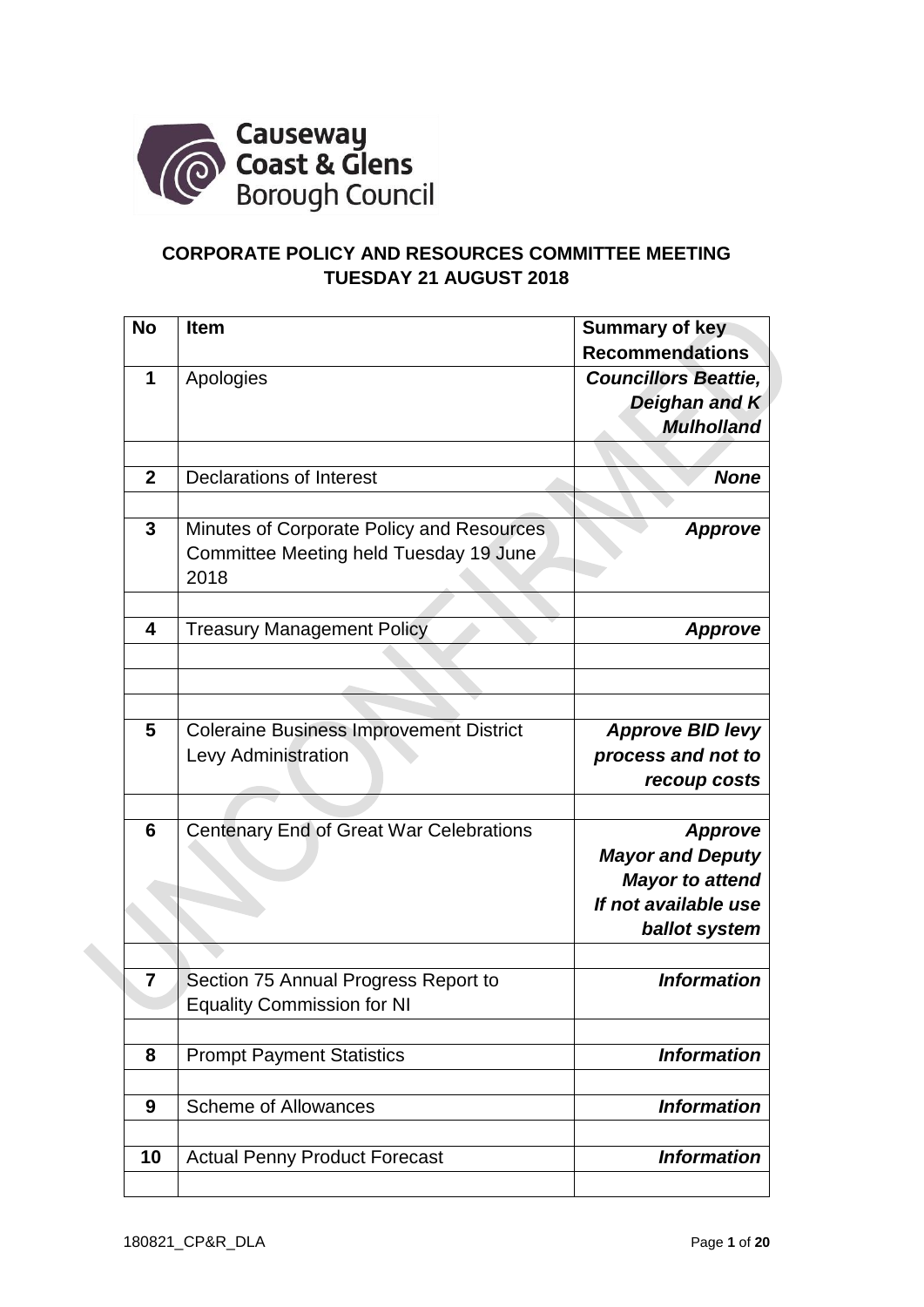| 11 | De-Rating Penny Product Forecast                                                                                                                                     | <b>Information</b>                                                                                                                                                                   |
|----|----------------------------------------------------------------------------------------------------------------------------------------------------------------------|--------------------------------------------------------------------------------------------------------------------------------------------------------------------------------------|
| 12 | Matters for Reporting to Partnership Panel -<br><b>Local Government Side</b>                                                                                         | <b>None</b>                                                                                                                                                                          |
| 13 | Consultations<br>13.1 NILGA - Devolution within Northern<br>Ireland - Consultation for Member<br>Councils 31 July 2018 - 30 September<br>2018                        | <b>Members wishing</b><br>to comment on<br>consultation to<br>contact DS by<br>7 September 2018,<br>comments to be<br>collated and report<br>brought back to<br><b>Sept CP&amp;R</b> |
|    | 13.2 NIAO - The Code of Data Matching<br>Practice of the Comptroller and Auditor<br>General for Northern Ireland - Draft<br>Consultation                             | <b>Noted</b>                                                                                                                                                                         |
| 14 | Correspondence<br>14.1 NILGA Report - response requested to<br>query<br><b>14.2 Northern Ireland Public Services</b><br>Ombudsman - Own Initiative<br>Investigations | <b>Noted</b>                                                                                                                                                                         |
| 15 | Notice of Motion proposed by Councillor<br>Stevenson, Seconded by Alderman Campbell<br>(Ref: CM 180724)                                                              | <b>Nil</b>                                                                                                                                                                           |
| 16 | <b>Council Credit Cards</b>                                                                                                                                          | <b>Approve</b><br><b>Chief Finance</b><br><b>Officer to provide</b><br><b>Members with</b><br>breakdown of<br>expenditure on<br>credit cards for the<br>17/18 year                   |
| 17 | <b>Legal Services</b>                                                                                                                                                | <b>Approve</b>                                                                                                                                                                       |
| 18 | <b>ODHR</b> - Voluntary Severance                                                                                                                                    | <b>Approve</b>                                                                                                                                                                       |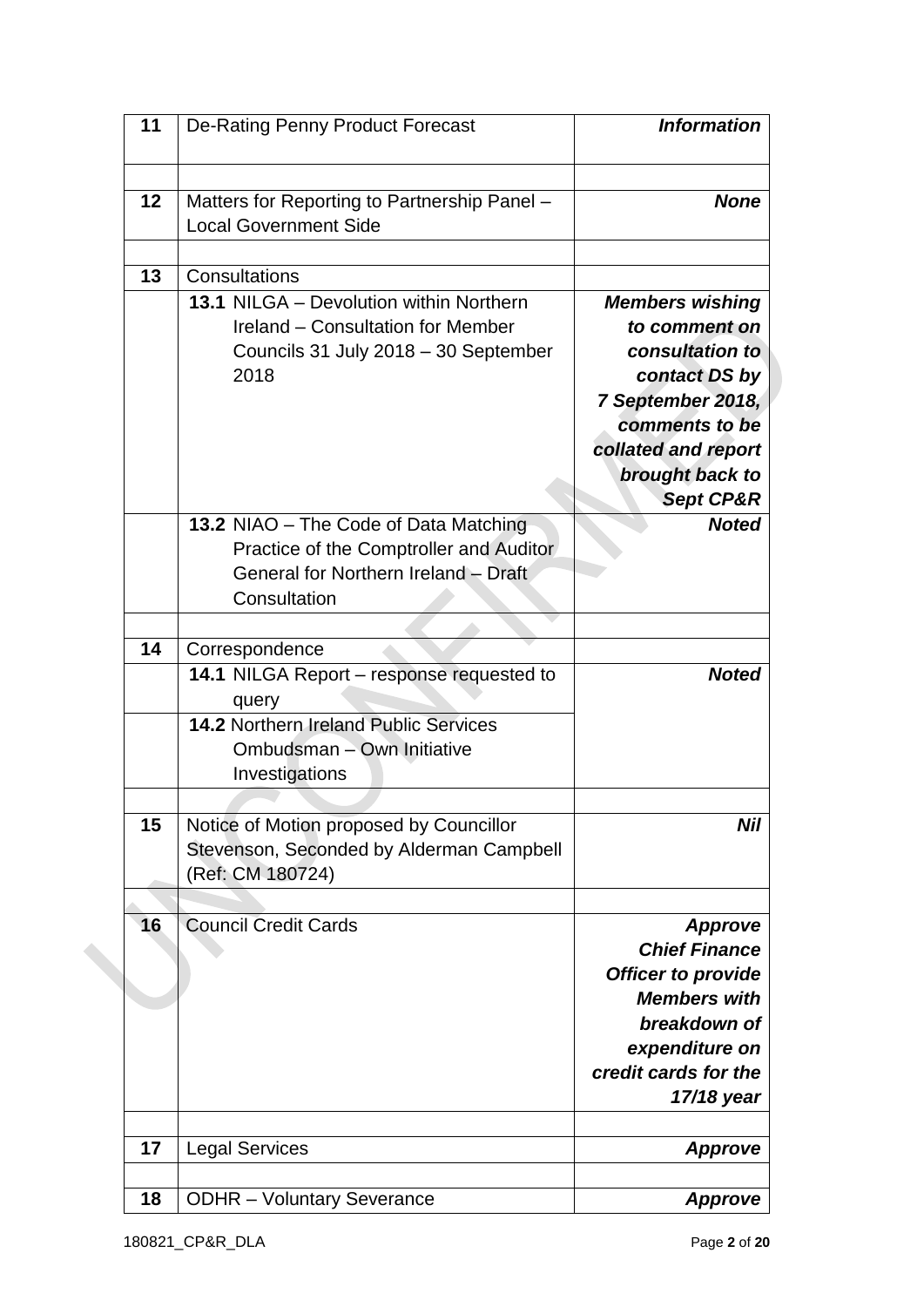| 19 | <b>ODHR</b> – Redundancy                  | Approve                   |
|----|-------------------------------------------|---------------------------|
|    |                                           |                           |
| 20 | Debt Management                           | <b>Information</b>        |
|    |                                           |                           |
| 21 | Minutes of the Land and Property Sub-     | <b>Approve</b>            |
|    | Committee held Wednesday 1 August 2018    |                           |
|    |                                           |                           |
| 22 | Any Other Relevant Business (notified in  | Director of               |
|    | accordance with Standing Order 12 (o))    | <b>Corporate Services</b> |
|    |                                           | to provide written        |
|    |                                           | response                  |
|    | 22.1 An update on Councils current        | <b>Director of</b>        |
|    | budgetary position for the various        | Corporate                 |
|    | directorates from April to August,        | <b>Services to</b>        |
|    | highlighting any under or over spend      | confirm date of           |
|    | 22.2 An update on staffing structures for | next Efficiency           |
|    | Land and Property to include, does the    | <b>Working</b>            |
|    | legal services associated with this       | <b>Group Meeting</b>      |
|    | portfolio in regards to                   |                           |
|    | leases/rental/transfers of land cost      |                           |
|    | Council financially or are they cost      |                           |
|    | neutral?                                  |                           |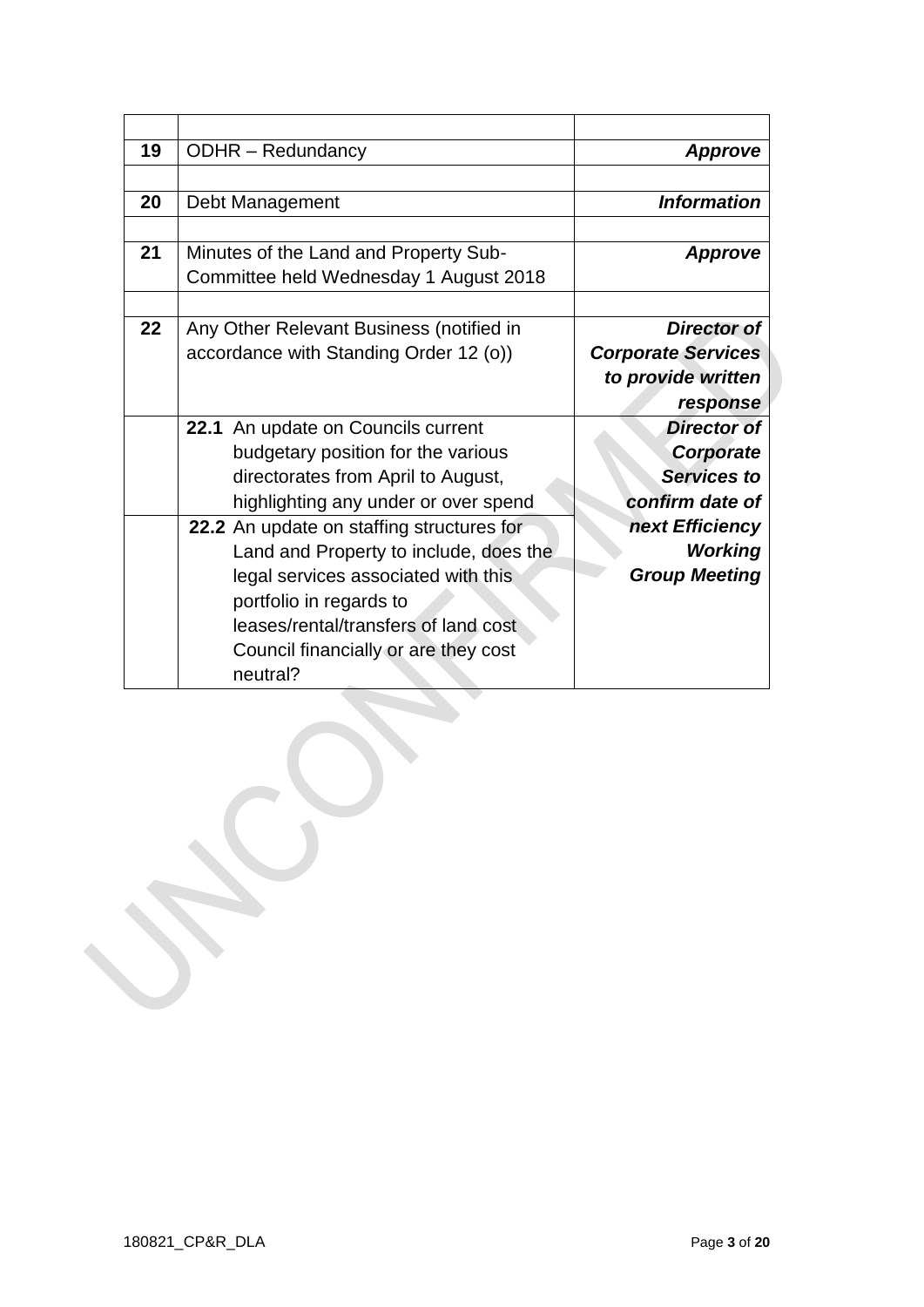## **MINUTES OF THE PROCEEDINGS OF THE MEETING OF THE CORPORATE POLICY & RESOURCES COMMITTEE HELD IN THE COUNCIL CHAMBER, CIVIC HEADQUARTERS TUESDAY 21 AUGUST 2018 AT 7:00 PM**

| In the Chair                                    | <b>Councillor Quigley</b>                    |
|-------------------------------------------------|----------------------------------------------|
| <b>Present</b>                                  | Alderman Hillis and S McKillop               |
|                                                 | Councillors Baird, Blair, Callan, Fielding,  |
|                                                 | Knight-McQuillan, McCandless,                |
|                                                 | McCorkell, C McShane, Nicholl and Wilson     |
| <b>Officers Present:</b>                        | M Quinn, Director, Corporate Services        |
|                                                 | D Wright, Chief Finance Officer              |
|                                                 | D Allen, Committee & Member Services Officer |
| <b>Non Committee</b><br><b>Members Present:</b> | Councillor Stevenson (Minute Item 15)        |
| In Attendance                                   | Press (1 No.                                 |

## **SUBSTITUTIONS**

Councillor A Mulholland replaced Councillor Beattie and Councillor MA McKillop replaced Councillor Deighan for the transaction of business for the evening.

### **1. APOLOGIES**

Apologies were recorded for Councillors Beattie, Deighan and K Mulholland.

## **2. DECLARATIONS OF INTEREST**

There were no Declarations of Interest recorded. Alderman S McKillop informed the Chair that should a planning application be discussed from the Land and Property Minutes Members who sit on the Planning Committee would need to declare an interest.

### **3. MINUTES OF MEETING HELD TUESDAY 19 JUNE 2018**

The Minutes of the above meeting were adopted at the Council Meeting held on Tuesday 26 June 2018.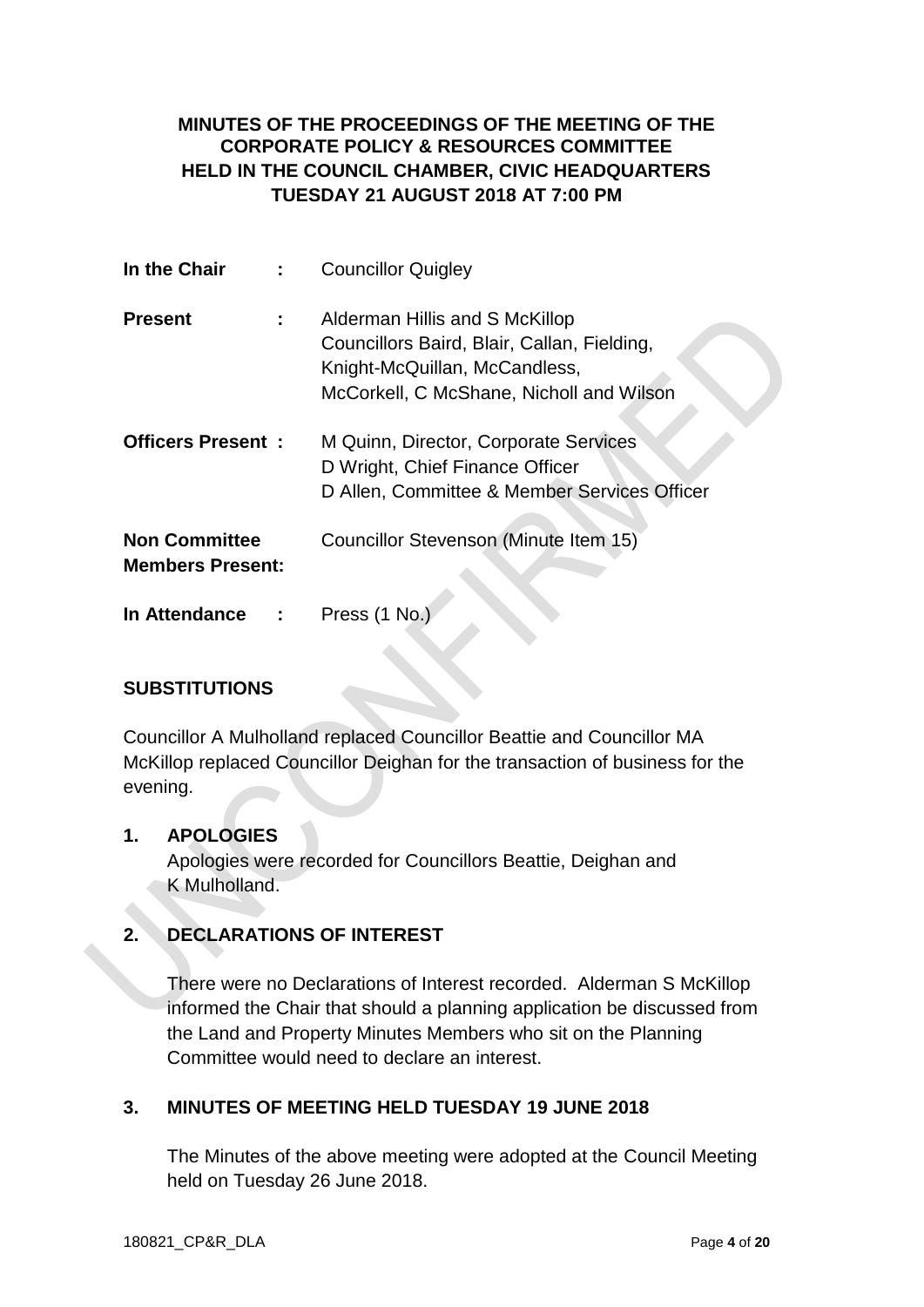It was **AGREED** that Agenda Item 5 – Council Credit Cards would be discussed 'In Committee' along with other 'In Committee' items.

### **4. TREASURY MANAGEMENT POLICY**

Report previously circulated.

Causeway Coast and Glens Borough Council has to establish a framework of governance under which its services and functions can operate.

Regulation 19 of the Local Government (Capital Finance and Accounting) Regulations (Northern Ireland) 2011 requires the Council, in carrying out its capital finance functions, to have regard to the CIPFA Code of Practice in 'Treasury Management in the Public Services'.

The Local Government Finance Act (Northern Ireland) 2011, section 25(1), also requires a Council to have regard to guidance issued by the Department of the Environment on Local Government Investments.

The policy is an updated version from that which Council in shadow form approved in Dec 2014. The update is necessary to allow Council more flexibility in its Treasury Management process since there are investment strategies with higher returns available to Councils but which are not permitted by the existing policy. Council has appointed Treasury Management Advisors who have assisted in the drafting of this policy and who will also be consulted before any investment decisions are made to ensure the highest level of security for Council funds. Their advice will include what investments are appropriate, what length of investment is suitable and any maximum amounts to be invested in any product.

One of the main changes in this policy from the previous version is to allow Council to invest in instrument which have their own credit rating and are not necessarily governed by an organisation rating. In the previous policy Council could invest in any instrument where the provider had a sufficiently high credit rating however this meant that some investments were then beyond the reach of Council.

With Council possessing significant resources and reserves it is vital that we obtain the maximum return from these assets whilst ensuring their safeguarding and with this new policy council officers can achieve this.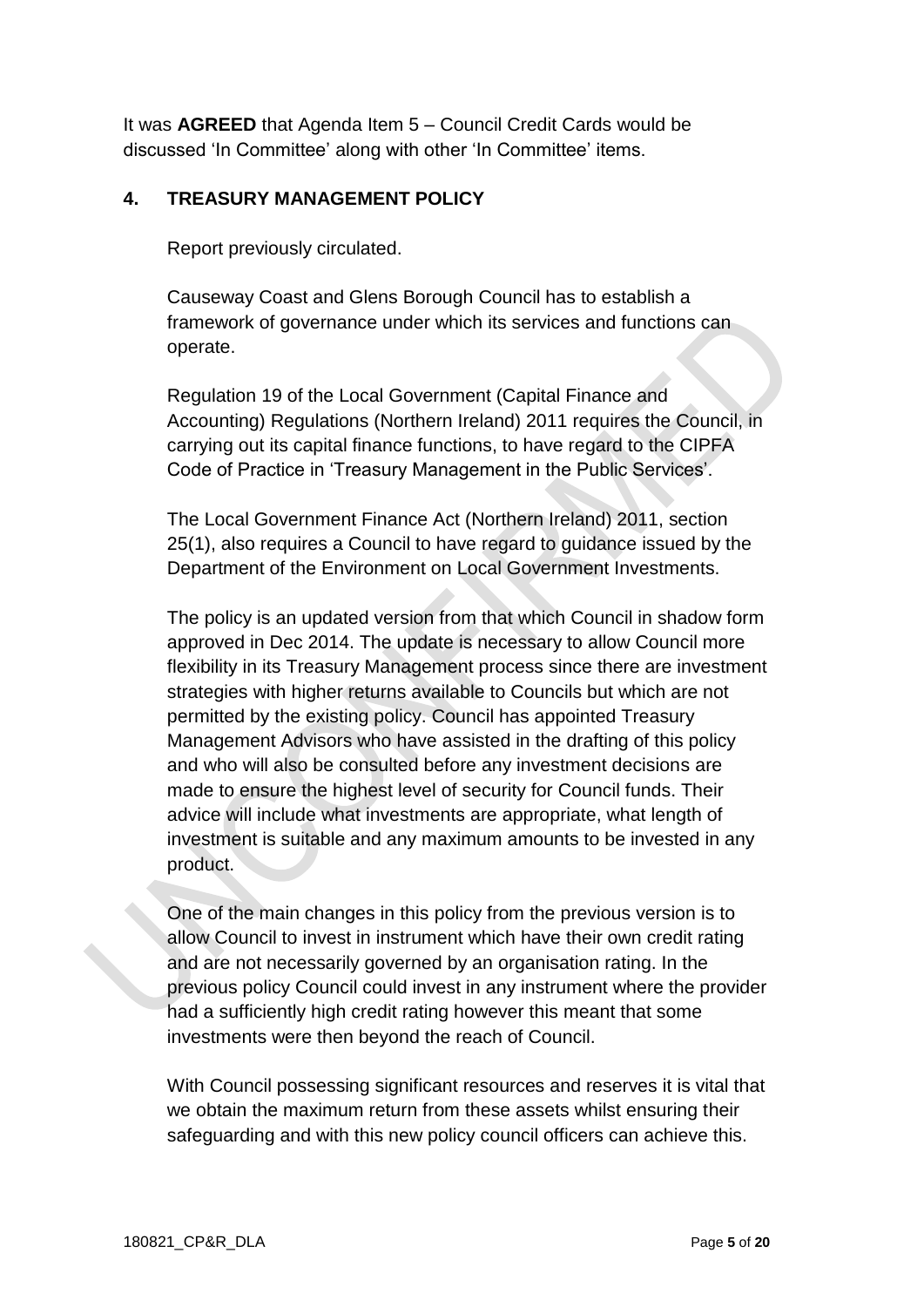**It is recommended** that Causeway Coast and Glens Borough Council adopt the new Treasury Management Policy as tabled.

In response to a query from Councillor Baird the Chief Finance Officer informed Members that all Councils have a Government credit rating. He also clarified that the appointed treasury management advisory company was Arlingclose a company based in the UK and covered the 11 Councils.

Proposed by Councillor Baird Seconded by Councillor Nicholl and

**AGREED** – to recommend that Causeway Coast and Glens Borough Council adopt the new Treasury Management Policy as tabled.

Councillor Stevenson joined the meeting at 7.14pm and sat in the public gallery.

## **5. COLERAINE BUSINESS IMPROVEMENT DISTRICT LEVY ADMINISTRATION**

Report previously circulated.

Business Improvement Districts (BIDS) are business led partnerships which are created through a ballot process to deliver additional services to local businesses. They can be a powerful tool for directly involving local businesses in local activities and allow the business community and local authorities to work together to improve the local trading environment.

In December 2017 a BID project manager was appointed in Coleraine and since then a full-time office has opened in the town from where businesses and public agencies have been consulted leading to the creation of a draft plan for the creation of a BID in Coleraine. The draft plan sets out a 5 year strategy for the area in various matters including public transport, energy, waste, communications and promotion of the area to name just a few. Finance for this plan will be raised by imposing a small levy on each of the businesses within the designated BID area over the 5 year life of the plan.

A BID is created following a ballot of the businesses which reside within the designated BID area, the ballot for the Coleraine BID commenced on Friday 3<sup>rd</sup> August 2018 closing 6 weeks later on Thursday 13<sup>th</sup> September 2018. It is anticipated that the result will be announced on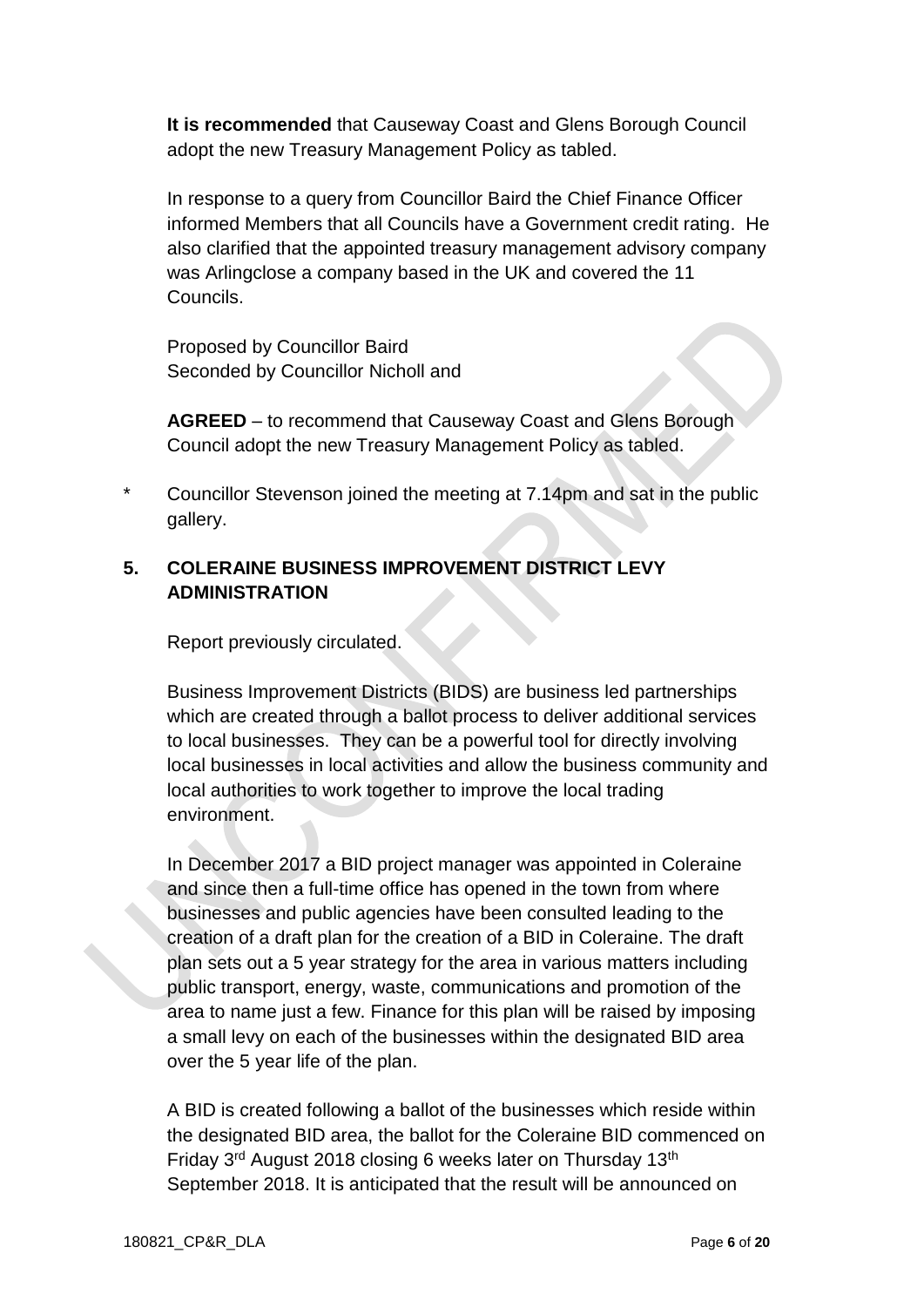14<sup>th</sup> September 2018. Subject to a successful ballot with businesses agreeing to the creation of a BID.

Under the enabling legislation regarding BIDS the local Council is designated as the billing and collection authority for the BID levy which will fund the programme. This will involve raising an invoice to each business and the collection of the levy as set out in the invoice including, if necessary, any debt collection actions against defaulters. The collection process will be handled in line with Council's current Debt Management Policy.

There will be a cost to Council in terms of staff time, stationery and postage connected with the issue of invoices and possibly reminders to levy payers. In addition there may be debt collection costs if some payers default in accordance with our Debt Management Policy and may therefore be pursued through legal channels. Provision exists under the legislation for Councils to recoup the cost incurred in the invoicing and collection of the levy on behalf of a BID. Officers have estimated that these costs will be approximately £5,000, this figure includes an assumption that a proportion of levy will be taken to legal action.

**It is recommended** that Council approve the BID levy process as set out in section 1.5 of the report and consider whether or not to recoup the costs outlined in section 1.6 from the BID office.

In response to a query from Councillor Nicholl the Chief Finance Officer informed Members that the BID office was based in The Diamond, Abbey Street, Coleraine and clarified that the BID team was self-financing but funding had been available for set up.

The Chief Finance Officer stated that the £5,000 per annum (over the 5 year plan) estimated to recoup costs was a solid estimate. He also reminded Members that the recommendation was for Council to approve the BID levy process and whether or not to recoup costs; Council had already been designated as the billing and collection authority for the BID levy and so were duty bound.

The Director of Corporate Services informed Members that a report which had been taken to the Leisure and Development Committee Meeting on 14 August 2018, provided further details on how the process worked and associated timescales.

Councillor C McShane joined the meeting at 7.14pm.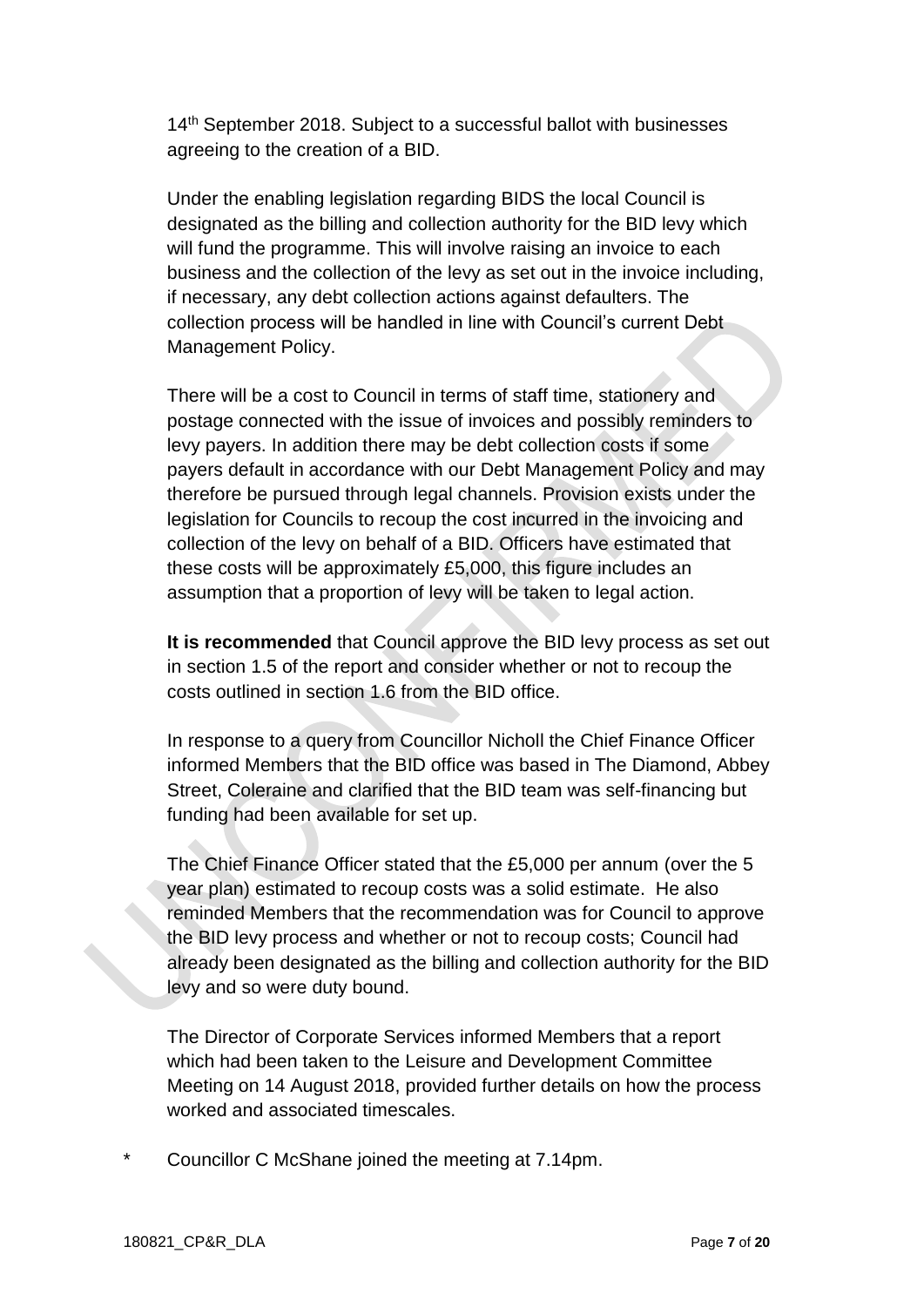Discussion ensued which Members commented on potential workload for existing staff, promotion of town centres and Councils enabling role.

Proposed by Councillor Nicholl Seconded by Councillor C McShane

- to recommend that Council approve the BID levy process as set out in section 1.5 of the report and to recoup the costs outlined in section 1.6 from the BID office.

### **Amendment**

Proposed by Councillor Baird Seconded by Alderman Hillis

- to recommend that Council approve the BID levy process as set out in section 1.5 of the report and not to recoup the costs outlined in section 1.6 from the BID office.

The Chair put the **Amendment** to the Committee to vote, 6 Members voted for 4 Members voted against and 4 Members abstained. The Chair declared the amendment **carried**.

**AGREED** – to recommend that Council approve the BID levy process as set out in section 1.5 of the report and not to recoup the costs outlined in section 1.6 from the BID office.

# **6. CENTENARY END OF GREAT WAR CELEBRATIONS**

Report previously circulated.

Council's Centenary End of Great War Working Group was established in August 2017 to provide a collective forum for Elected Members and community stakeholders to work in partnership to mark the Centenary of the End of World War 1 in November 2018.

The Somme Association is no longer licenced to organise visits to the Somme as in previous years therefore another provider has been identified. The only local company operating a November tour to the scheme is Thompson Travel, based in Portadown, who are offering 'The Somme – 100 Years' tour as follows:

| Date    | Sat 10 Nov - Tues 13 Nov |
|---------|--------------------------|
| Flights | Dublin - Brussels        |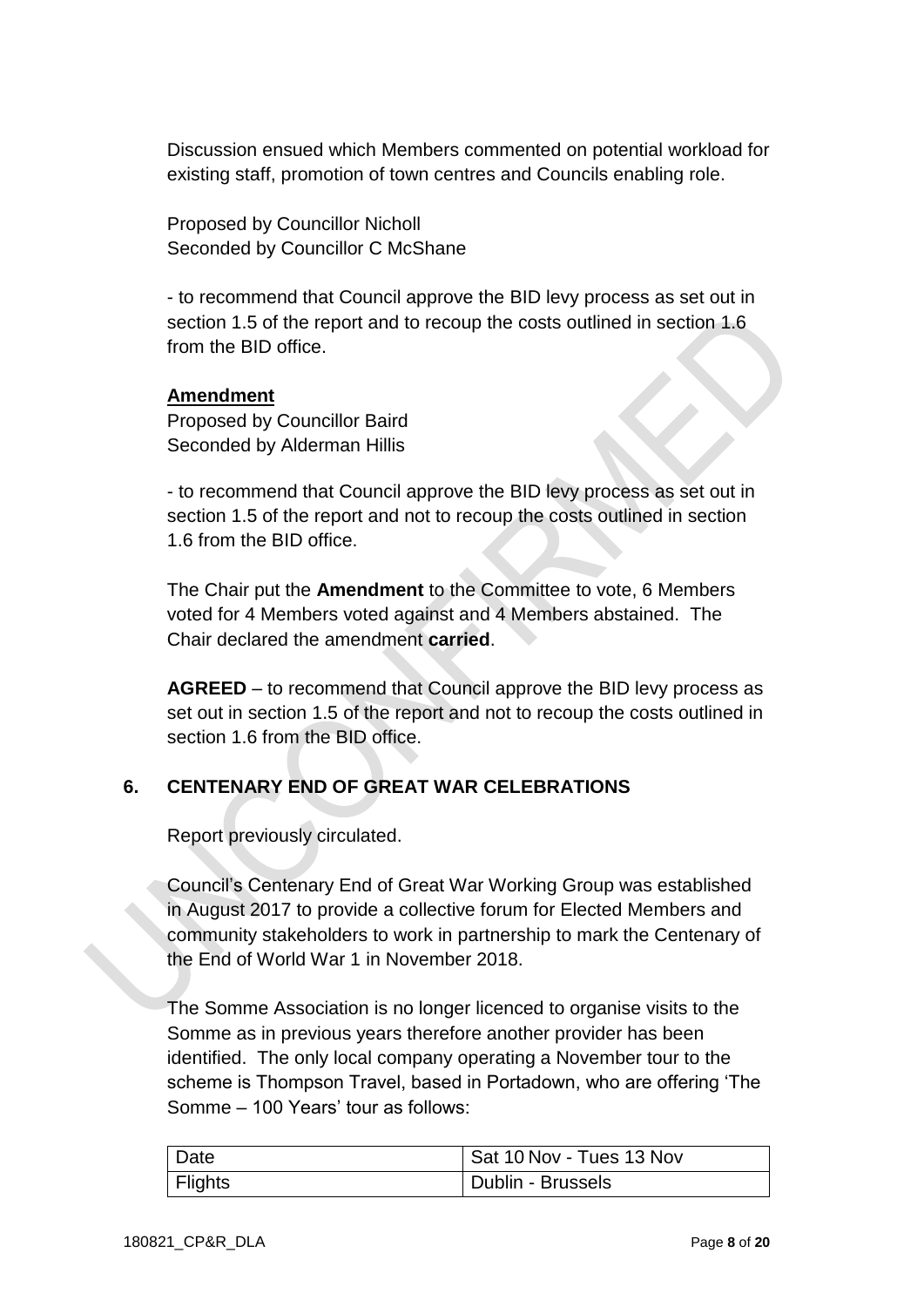| Accommodation | 4* Parkhotel, Kortrijk      |
|---------------|-----------------------------|
| Cost          | E595 pp sharing/£745 single |

The proposed itinerary for the trip is attached as Appendix 1 (previously circulated). Given the early departure from Dublin airport, overnight accommodation can be arranged for Friday 9 November 2018, if required.

**It is recommended** that the Committee make recommendation to Council on the number of attendees and method of appointment.

The Director of Corporate Services informed Members that in 2015 it had been agreed that the Mayor and Deputy Mayor would represent Council at the Somme Tour in each year of the Council term and in the event of the Mayor or Deputy Mayor being unable to attend a replacement would be chosen by ballot with those who had previously attended being considered last. She also confirmed that places were limited therefore 2 places had been provisionally booked.

Councillor McCorkell commented it was more a commemoration than a celebration and Councillor Fielding pointed out that this was not a normal year but a significant year for commemoration, so more people should be invited to attend.

Proposed by Councillor McCorkell Seconded by Councillor Fielding

- to recommend to Council that the Mayor and Deputy Mayor represent Council at the Centenary End of War Celebrations to the Somme, and that the Chair of the Centenary End of Great War Working Group and a representative from the Reserve Forces and Cadet Association also be invited to attend, paid for by Council.

### **Amendment**

Proposed by Alderman Hillis Seconded by Councillor MA McKillop

- to recommend to Council that the Mayor and Deputy Mayor represent Council at the Centenary End of War Celebrations to the Somme, and in the event of the Mayor or Deputy Mayor being unable to attend a replacement would be chosen by ballot with those who had previously attended being considered last.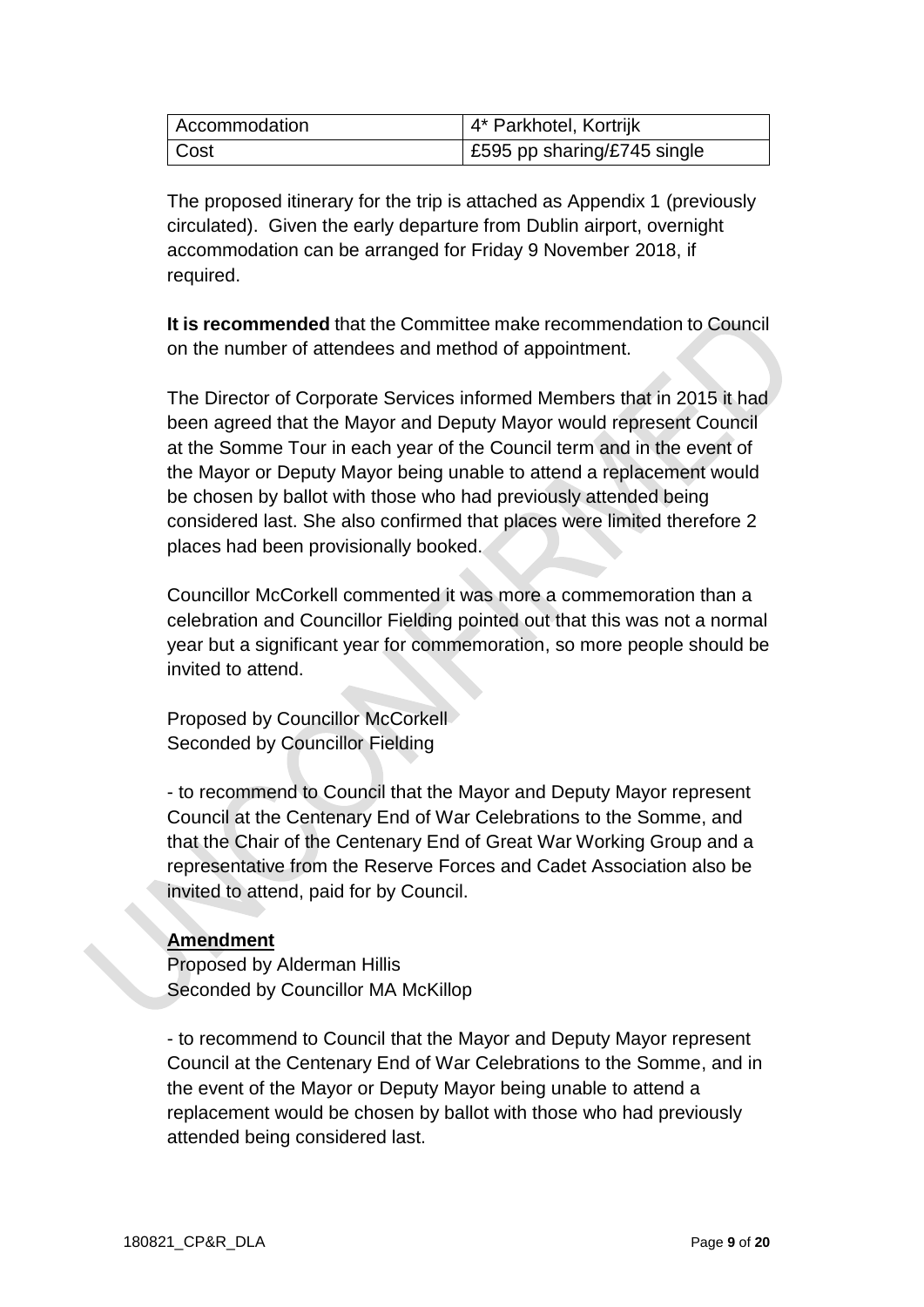The Chair put the **Amendment** to the Committee to vote, 6 Members voted for 6 Members voted against and 2 Members abstained. Under Standing Order 19.2 where the vote is tied, the Chair applying her casting vote, voted in favour of the Amendment and declared the Amendment **carried**.

**AGREED** - to recommend to Council that the Mayor and Deputy Mayor represent Council at the Centenary End of War Celebrations to the Somme, and in the event of the Mayor or Deputy Mayor being unable to attend a replacement would be chosen by ballot with those who had previously attended being considered last.

# **7. SECTION 75 ANNUAL PROGRESS REPORT TO EQUALITY COMMISSION FOR NI**

Information report previously circulated.

Under Section 75 of the Northern Ireland Act 1998 (and included as a commitment in the Council's Equality Scheme) is a requirement that the Council provide an annual report to the Equality Commission for NI on progress in meeting our obligations under the equality and good relations duties.

The report also requires the Council to report on how it is fulfilling its statutory duties under Section 49A of the Disability Discrimination Act 1995 by reporting on progress made on the commitments included in the Council's Disability Action Plan.

The format of the report is based on a template provided by the Equality Commission and the report always covers the previous financial year. The period of time this report deals with therefore is from 1 April 2017 to 31 March 2018.

Part A of the report relates to the Section 75 Equality and Good Relations duties and covers outcomes, impacts and good practice in relation to these areas of work, along with progress on the Council's Equality Action Plan, consultations undertaken, screening and Equality Impact Assessments undertaken, monitoring arrangements, training and complaints made in relation to equality and good relations issues.

Part B outlines actions achieved, partially achieved or not achieved in relation to the Council's Disability Action Plan.

The information report was noted.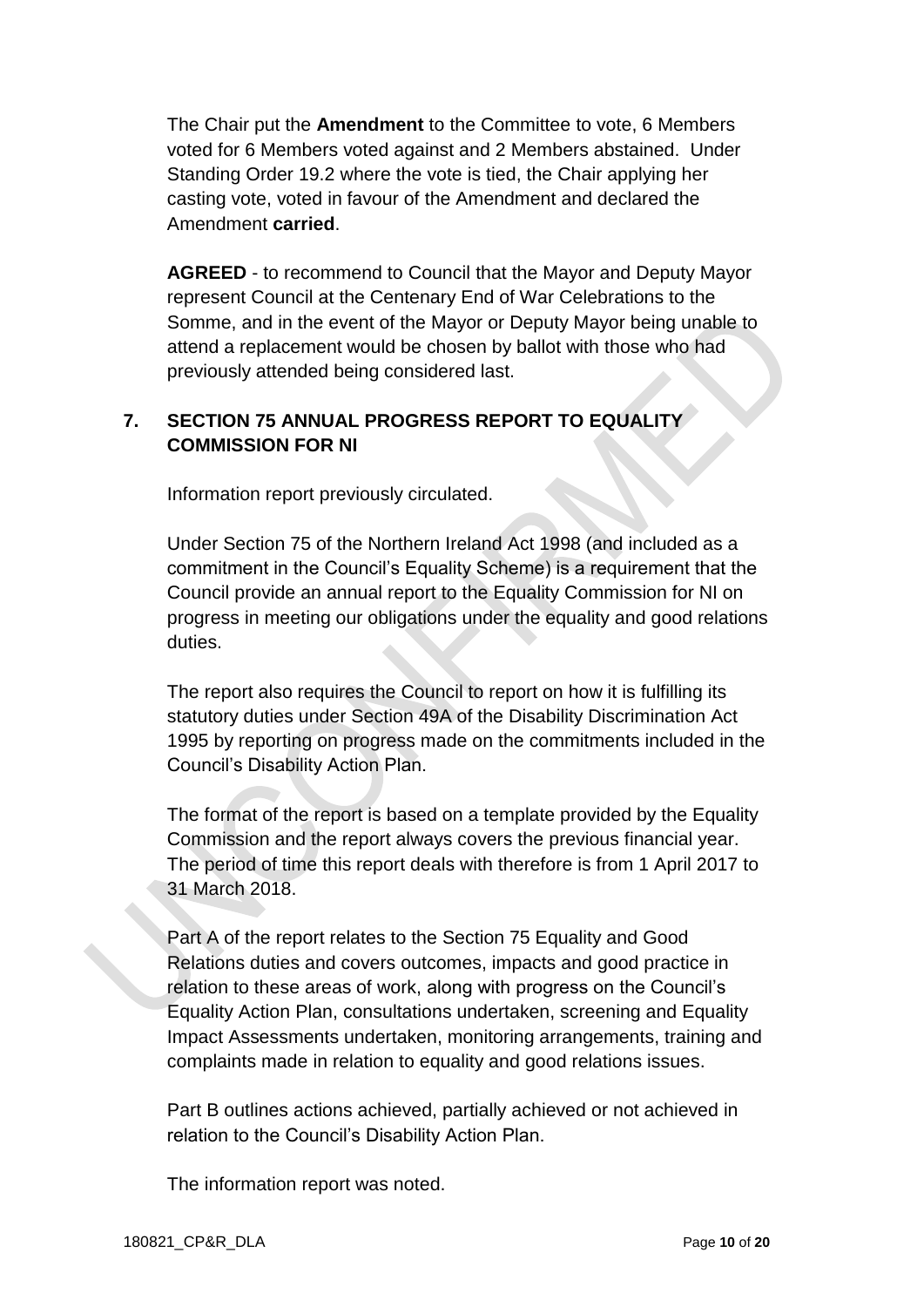### **8. PROMPT PAYMENT STATISTICS**

Information report previously circulated.

The Department for Communities (DfC) requires Council to record and publish statistics regarding the payment of supplier invoices with specific reference to two distinct measure, namely invoices paid within 10 working days and invoices paid within 30 calendar days.

These figures are published on a quarterly basis by the DfC with Councils required to do likewise. The purpose of the statistics is to encourage Councils to support businesses especially those local and/or small businesses for whom cash flow is of vital importance to their continued survival. In addition as part of Council's performance improvement plan for this year the payment of our suppliers has been identified as one of the performance improvement objectives with a target of 90% of suppliers being paid within 30 calendar days. The tables detail Council's performance since April 2016 the latest data for the early part of quarter 2 of 2018/19 being up to and including early August 2018. Q2 performance has dropped slightly from Q1 but with the majority of this being the July holiday period this is to be expected, the performance is still comfortably ahead of the previous 2 years for the same period.

Council Officers continue to seek improvements to overcome any difficulties and ultimately improve the performance. As previously reported finance staff are continuing with the setting up of electronic systems which will remove the need to have invoices transported around all of our offices for verification and authorisation. It is anticipated that a pilot implementation of this will take place in the summer; only one of the four legacy Councils used the electronic system that is the basis for what is required, therefore this requires extensive programming, implementation, roll-out and training before it will become fully operational. The electronic system will produce significant improvements in the payment figures.

The information report was noted.

### **9. SCHEME OF ALLOWANCES**

Information report previously circulated.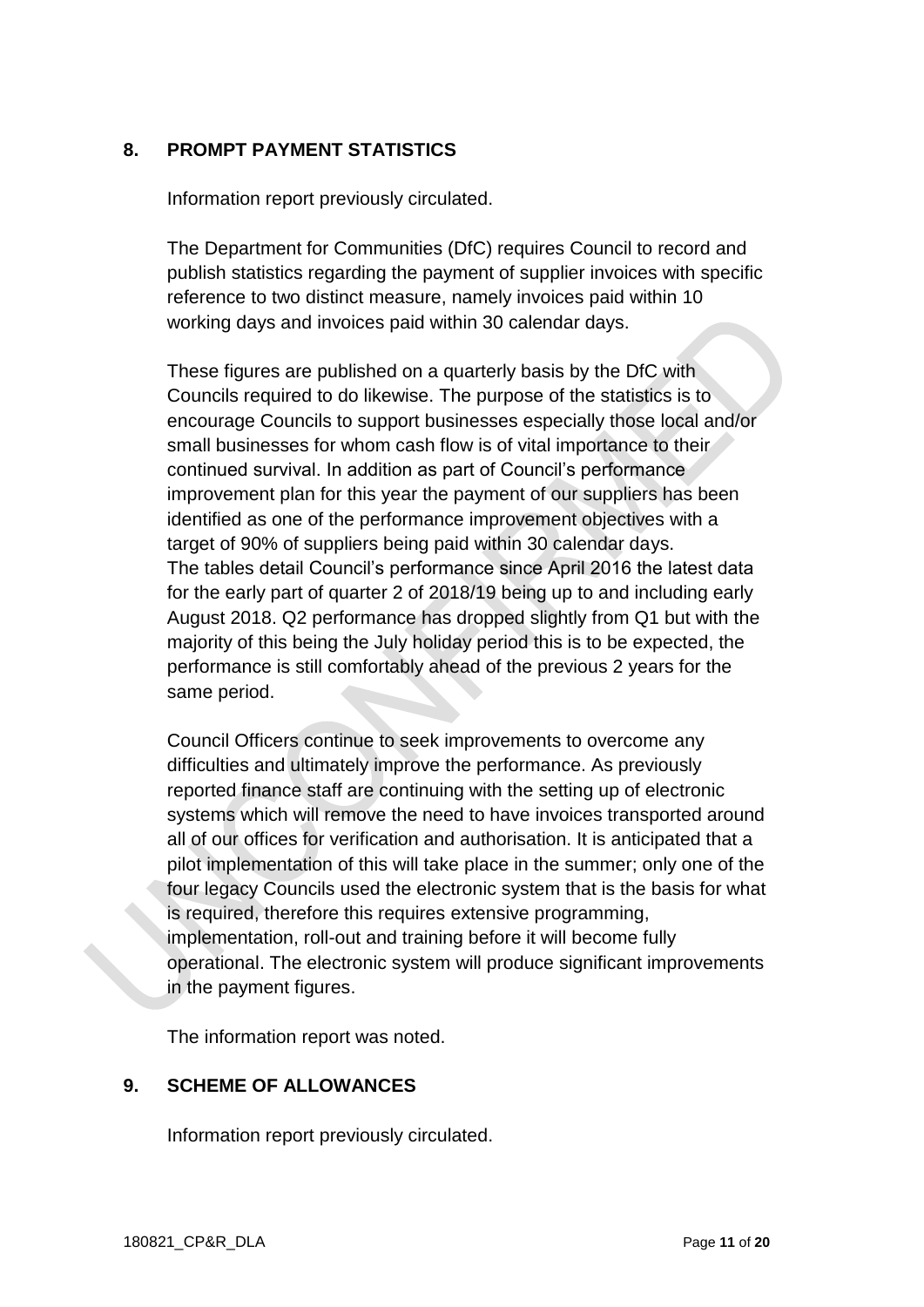Causeway Coast and Glens Borough Council has established a scheme of allowances payable to Members for the current period. The scheme provides for the payment of allowances to Councillors on the basis that:

- 1. The maximum level of basic allowance as determined by the Department for Communities (DfC) is paid
- 2. The maximum level of carers allowances as determined by the DfC are paid
- 3. The maximum level of mileage rates as determined by the DfC are paid
- 4. Councillors' payments are made on the third last banking day of each month

The updated scheme of allowances takes into account a number of factors:

- 1. Basic allowance
- 2. Mileage rates
- 3. New increased rates for dependant carer's allowance

Direction has now been received by Council regarding increases to the basic allowance and carer's allowance and in accordance with Councils direction in March 2018 whereby the Chief Finance Officer was authorised to implement these changes without the need for an additional council decision. Council's Scheme of Allowances has been updated to reflect these changes.

The scheme of allowances has been effective from 1 April 2018 continuing until 31 March 2019 therefore the new rates of basic and carer's allowance are also effective retrospectively hence members will receive an element of allowances in arrears with their August allowances. The updated scheme of allowances has been published on Council's website in accordance with the regulations.

The information report was noted.

# **10. ACTUAL PENNY PRODUCT FORECAST**

Information report previously circulated.

Land and Property Services (LPS) who issue bills and collect rates on behalf of Councils issue in year forecasts on the Actual Penny Product (APP) and projected outturns with regards the amount of rates actually collected.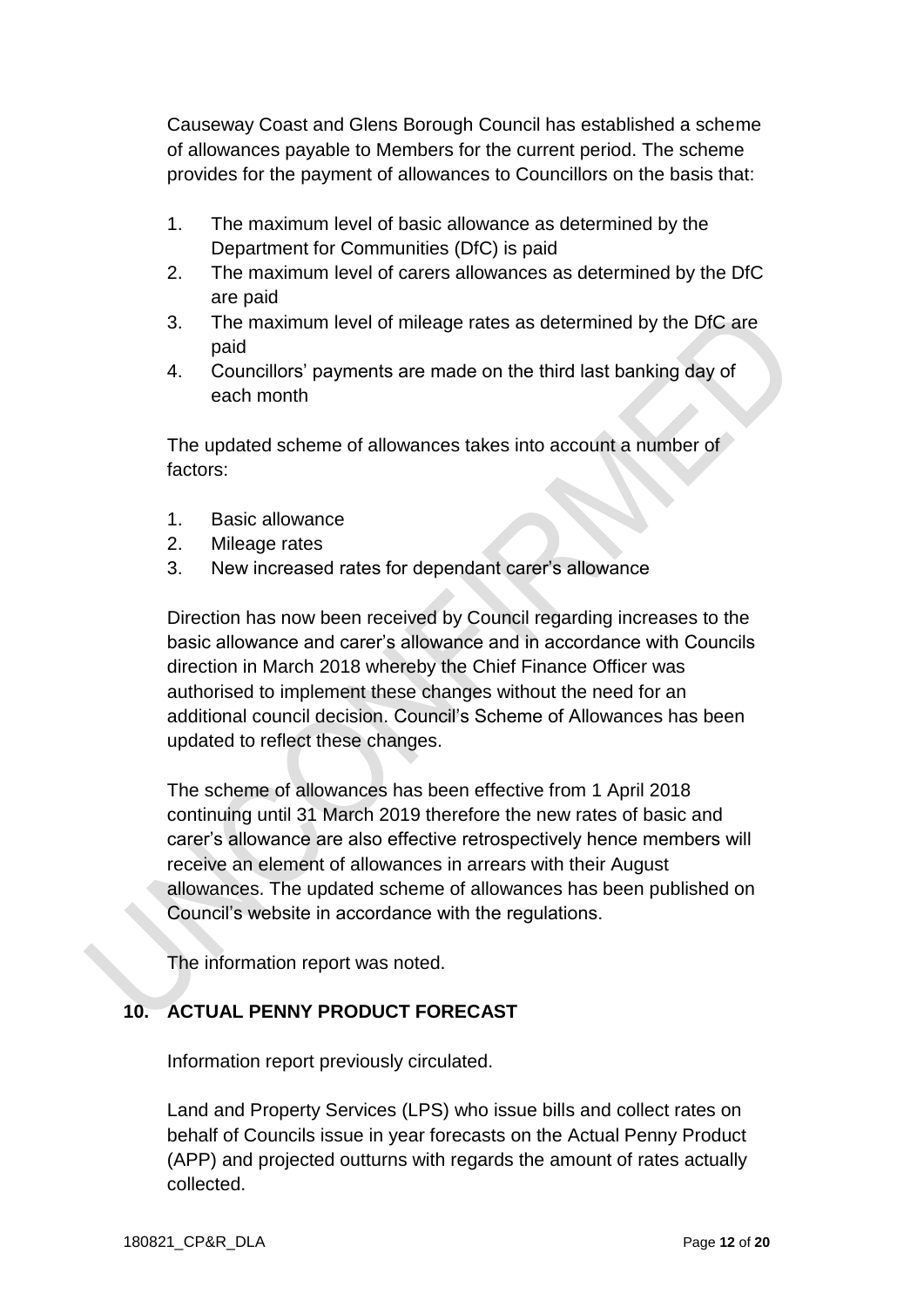LPS has issued to Councils the first in year forecast for the APP based on figures at 30 June 2018. The forecast for Causeway Coast and Glens Borough Council indicates that we are on course to receive a positive finalisation in terms of rates income amounting to approximately £60k. The figure has been calculated on the basis of a number of assumptions as detailed in the report.

This is an encouraging indication that the strength of our rates base continues to show growth.

The information report was noted.

### **11. DE-RATING PENNY PRODUCT FORECAST**

Information report previously circulated.

Land and Property Services (LPS) who issue bills and collect rates on behalf of Councils issue in year forecasts on the Actual Penny Product (APP) and projected outturns with regards the amount of rates actually collected. In addition they also provide data on the de-rating grant element which has a penny product figure of its own.

Council has received first quarter forecast for the de-rating grant finalisation which estimates council to be in a positive position of £45,466. This is an encouraging indicator of growth in our area in the types of organisation who benefit from de-rating namely:

- Sport & Recreation (80% excluding CASC)
- Community Amateur Sports Clubs (CASC 100%)
- Industrial (70%)
- Freight & Transport (75%)

Details of the De-rating grant award are shown in the Appendix previously circulated, which indicate the majority of the growth is in the industrial sector.

The information report was noted.

# **12. MATTERS FOR REPORTING TO PARTNERSHIP PANEL – LOCAL GOVERNMENT SIDE**

There were no matters to report.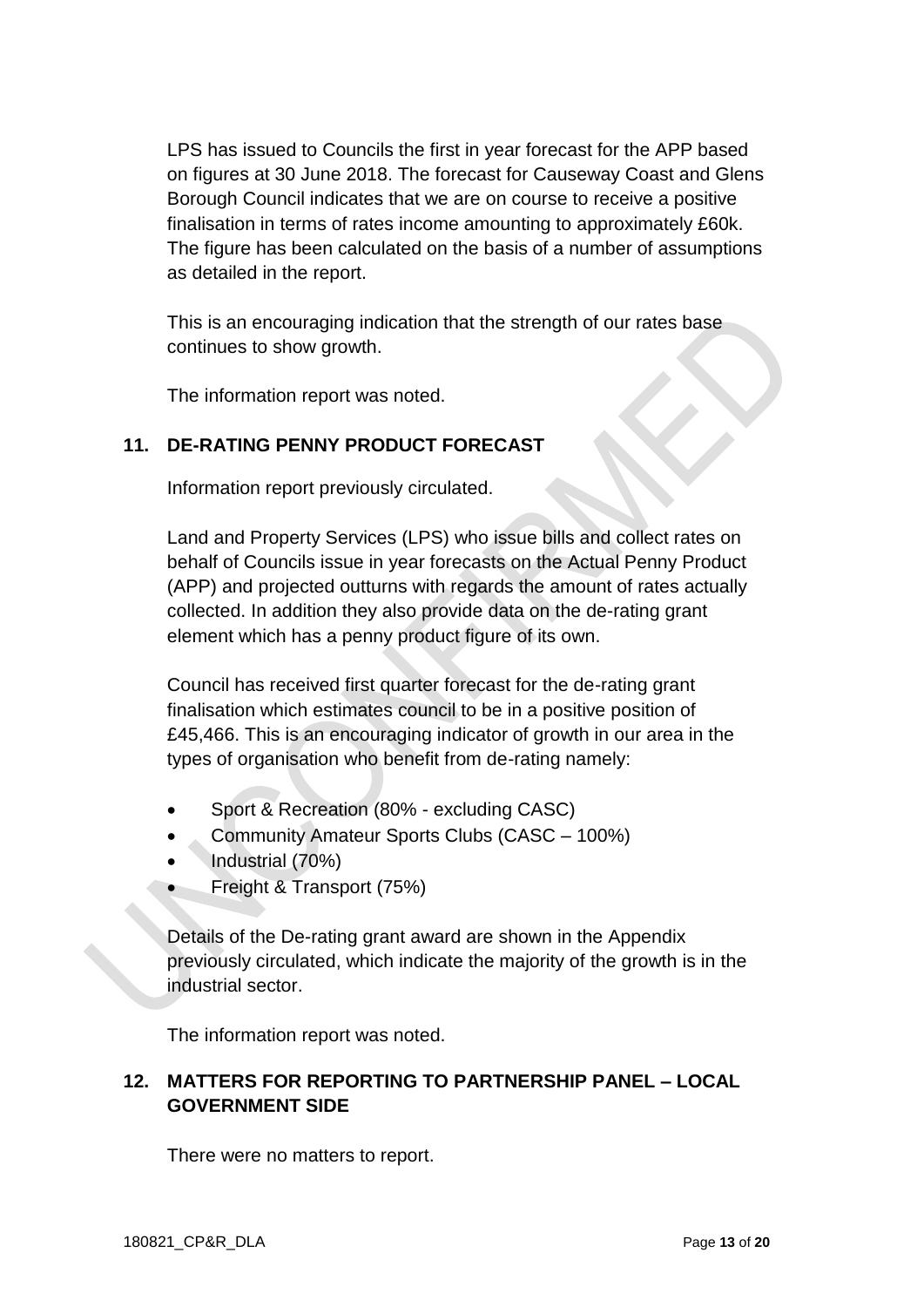### **13. CONSULTATIONS**

**13.1** NILGA – Devolution within Northern Ireland – Consultation for Member Councils 31 July 2018 – 30 September 2018.

The Director of Corporate Services advised that any Members wishing to comment on the consultation should contact Democratic Services by 7 September 2018, and that the comments would be collated and a report brought back to Corporate Policy & Resources in September.

**13.2** Northern Ireland Audit Office (NIAO) – The Code of Data Matching Practice of the Comptroller and Auditor General for Northern Ireland – Draft Consultation

Committee noted the consultation schedule previously circulated.

### **14. CORRESPONDENCE**

The Director advised of the following items of correspondence.

- **14.1** Matthew Finlay NIGLA Report response requested to query in relation to a Council comment to the NILGA correspondence at 13.1 – Devolution within Northern Ireland.
- **14.2** Northern Ireland Public Services Ombudsman Own Initiative Investigation (18 July 2018).

**AGREED** – to recommend that Council note the Correspondence at Item 14.1 and 14.2.

## **15. NOTICE OF MOTION PROPOSED BY COUNCILLOR STEVENSON, SECONDED BY ALDERMAN CAMPBELL**

Councillor Stevenson was invited to propose his Notice of Motion and proposed it accordingly.

*'That in the interest of inclusivity, accuracy and practicality, that the name Causeway Coast and Glens Borough Council be changed to a singular name instead of a double name attached to a particular area which is not inclusive of the entirety of the four legacy councils which amalgamated, and that an equality impact assessment be carried out on the current Council name if it is not changed'*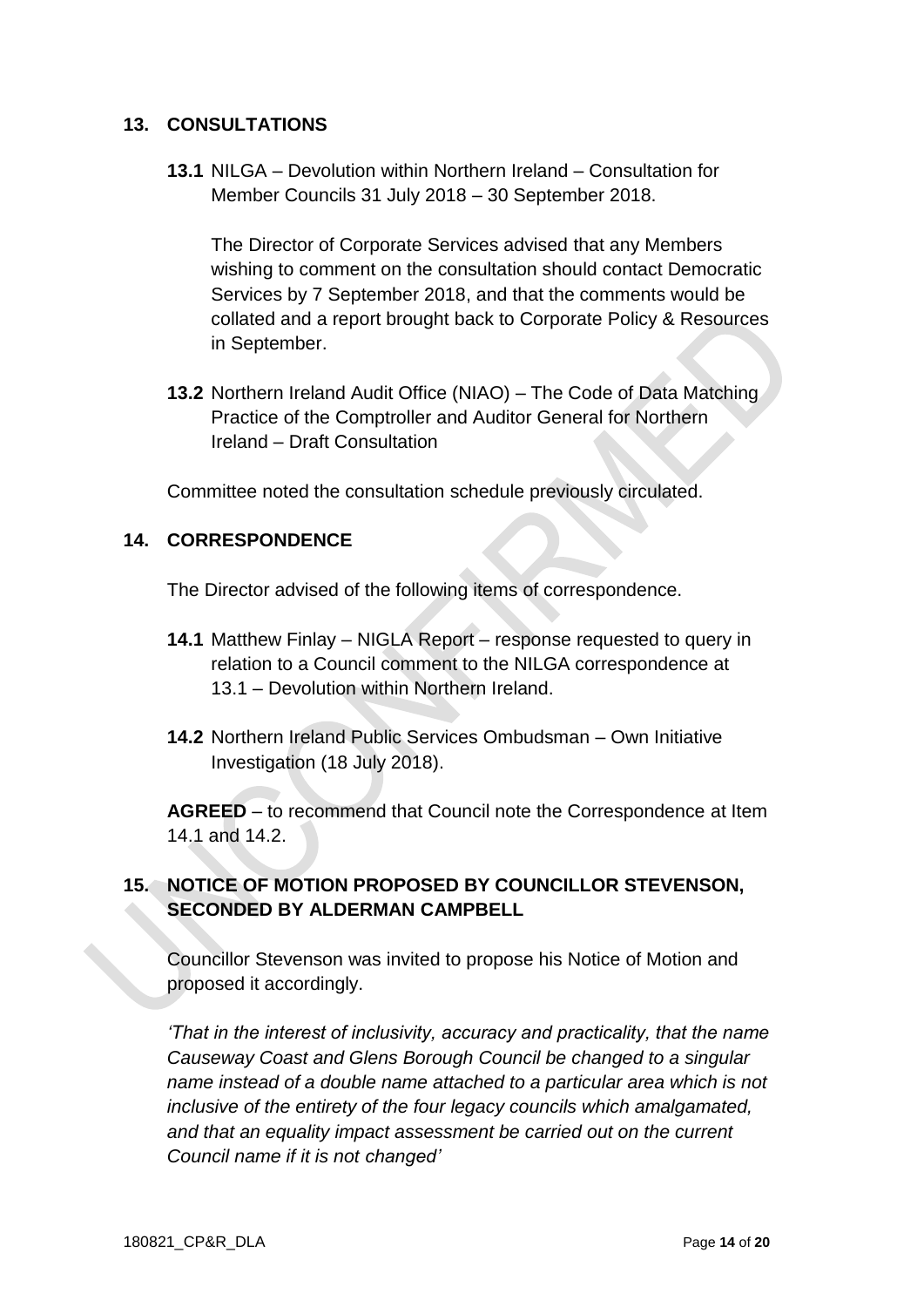Councillor Stevenson read out a prepared statement in support of his Notice of Motion. He informed Members that Alderman Campbell was not able to attend the meeting due to other commitments.

It was noted that there was no seconder to the motion.

Alderman Hillis pointed out that changing the name of the Council at this stage would be very costly. He continued to say that Ballycastle, Ballymoney, Coleraine and Limavady were all considered to be part of the Borough and that this Council took a pragmatic stance when considering its name.

The Chair advised the Committee that as there was no seconder then there was no point in proceeding any further with the debate. Councillor C McShane commented that the same thing occurred at the Leisure and Development Committee Meeting on 14 August 2018, and that it was a waste of Councillors' time.

It was **AGREED** that the Committee would move on to the next item on the Agenda as there was no seconder for the Notice of Motion.

The Committee did not make any recommendation on the matter.

### **MOTION TO PROCEED 'IN COMMITTEE'**

Proposed by Councillor MA McKillop Seconded by Councillor McCorkell and

**AGREED** - that the Committee proceed to conduct the following business 'In Committee'.

Councillor Stevenson and the Press left the meeting at 7.55pm.

## **16**. **COUNCIL CREDIT CARDS**

Report previously circulated.

Causeway Coast and Glens Borough Council approved in March 2015 for the issue of credit cards to Senior Management Team officers as detailed below:

| <b>Cardholder</b>                         | <b>Credit Limit</b> |
|-------------------------------------------|---------------------|
| Director of Corporate Services            | £5,000              |
| Director of Leisure & Development         | £3,000              |
| <b>Director of Environmental Services</b> | £3,000              |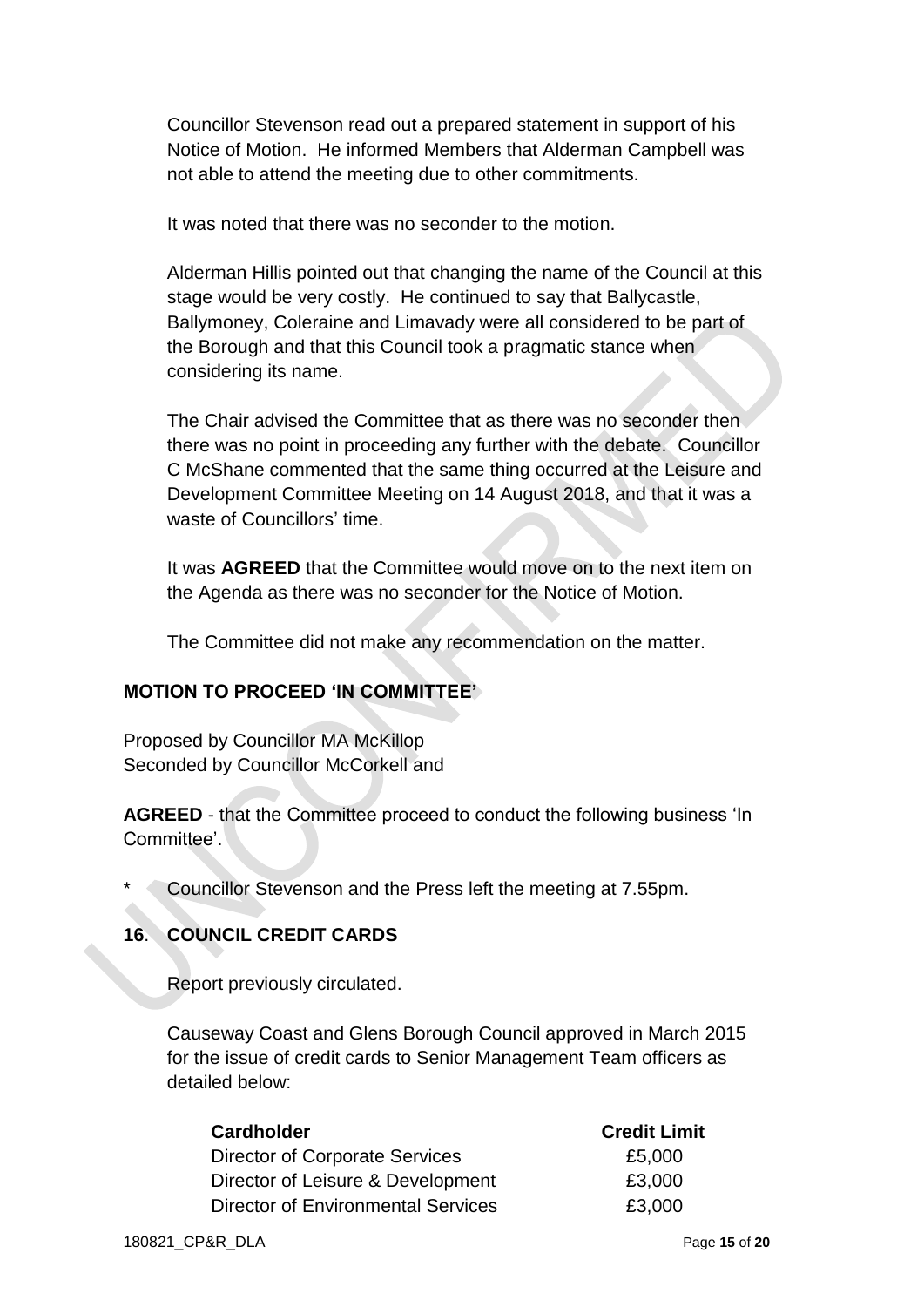| <b>Chief Finance Officer</b> | £3,000 |
|------------------------------|--------|
| Head of Planning             | £3,000 |

The operation of these cards has been in line with the Council's Credit Card Policy, however recently there have been occasions where cards are reaching their expenditure limits before the end of the month. In particular the card issued to Leisure and Development would encounter this problem most frequently therefore it is suggested that the credit limit of this card be increased to £5,000.

**It is recommended** that Causeway Coast and Glens Borough Council approve the credit limit for the card issued to Leisure and Development be increased to £5,000.

Discussion took place on what the Credit Cards are typically used for, possible further requests for increase in credit limits in the future, vigorous credit checks and the issue of a Credit Card to the incoming Mayor each year.

Proposed by Councillor Baird Seconded by Alderman Hillis

- to recommend that Causeway Coast and Glens Borough Council approve the credit limit for the card issued to Leisure and Development be increased to £5,000 and that the incoming Mayor each year be issued with a Credit Card.

In response to a request from Councillor MA McKillop for further information regarding the breakdown of the expenditure, the Chief Finance Officer informed Members that a summary of the 2017/2018 expenditure on Credit Cards would be circulated to them.

Further discussion took place on annual fees, payment by direct debit, Debit Cards and the strict policy for the use of Credit Cards.

Councillor C McShane requested a breakdown and further details of the past three months transactions for the credit cards.

The Chief Finance Officer clarified that Credit Cards were not used for Corporate Hospitality with the exception of subsistence when an overnight stay is required, but mainly used for the booking of flights and hotel accommodation. He also stated that the Chief Executive Officer was not in possession of a Council Credit Card.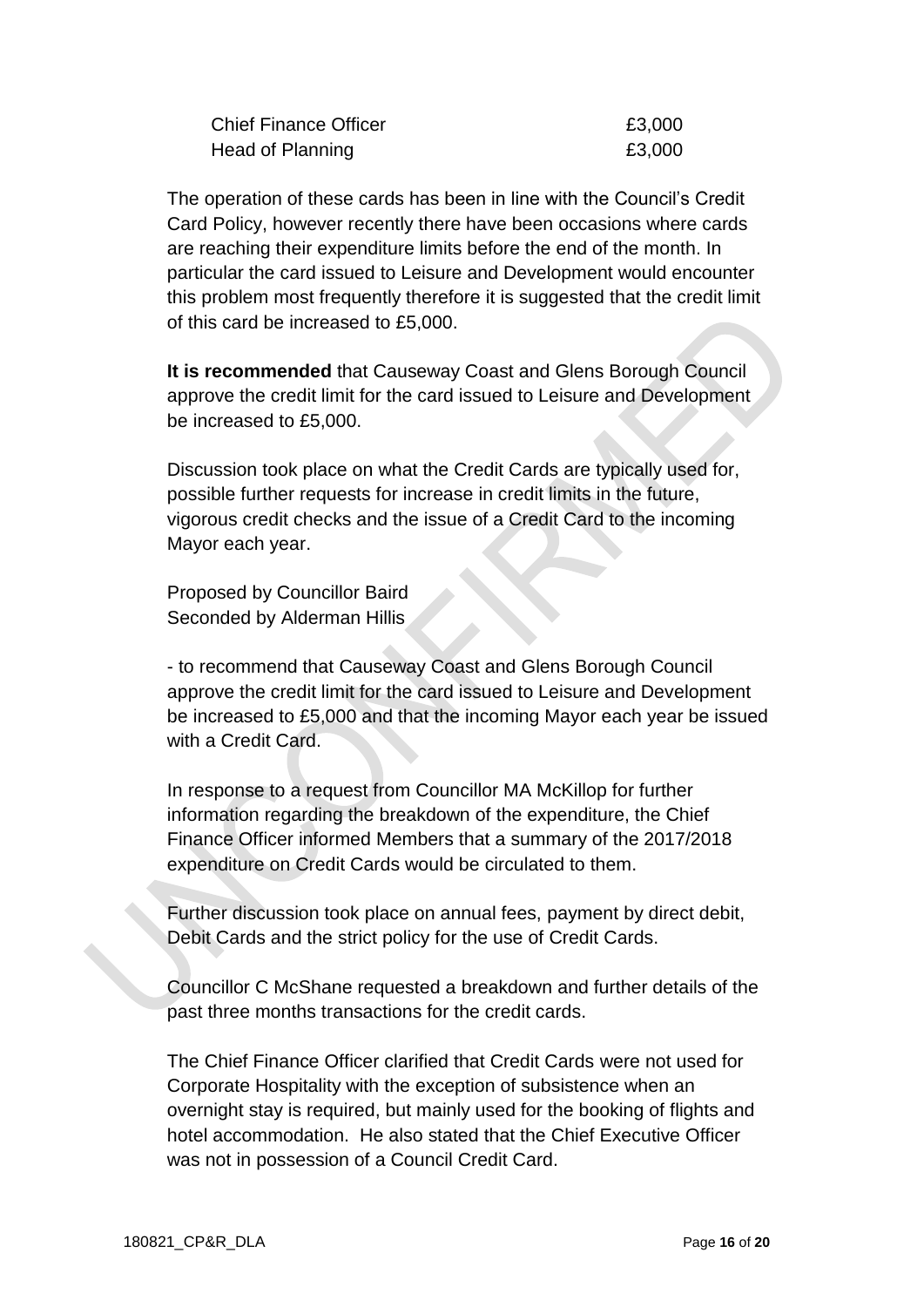#### **Amendment**

- to recommend that Causeway Coast and Glens Borough Council approve the credit limit for the card issued to Leisure and Development be increased to £5,000.

The Chair put the **Amendment** to the Committee to vote, 8 Members voted for 5 Members voted against and 0 Members abstained. The Chair declared the Amendment **carried**.

**AGREED** - to recommend that Causeway Coast and Glens Borough Council approve the credit limit for the card issued to Leisure and Development be increased to £5,000.

Councillor C McShane left the meeting at 8.25pm.

### **17. LEGAL SERVICES**

Confidential report previously circulated.

The Director of Corporate Services presented a further confidential report on the provision for the Causeway Coast and Glens Borough Council Legal Services team.

**It is recommended** that this Council transfers the two solicitors from Derry City and Strabane District Council into the full employment of the Causeway Coast and Glens Borough with effect 1st October 2018.

Members welcomed the detailed information contained within the report.

Proposed by Councillor Callan Seconded Alderman Hillis and

**AGREED** - to recommend that this Council transfers the two solicitors from Derry City and Strabane District Council into the full employment of the Causeway Coast and Glens Borough with effect 1st October 2018.

### **18. OD/HR – VOLUNTARY REDUNDANCY**

Confidential report previously circulated.

Under Section 123 of the Local Government Act (Northern Ireland) 2014, arrangements provide for payment of compensation to local government staff who leave their employment as a direct consequence of the RPA reform process following the 1 April 2015 (the vesting date for new Councils). The Local Government Reform Joint Forum 'RPA Staff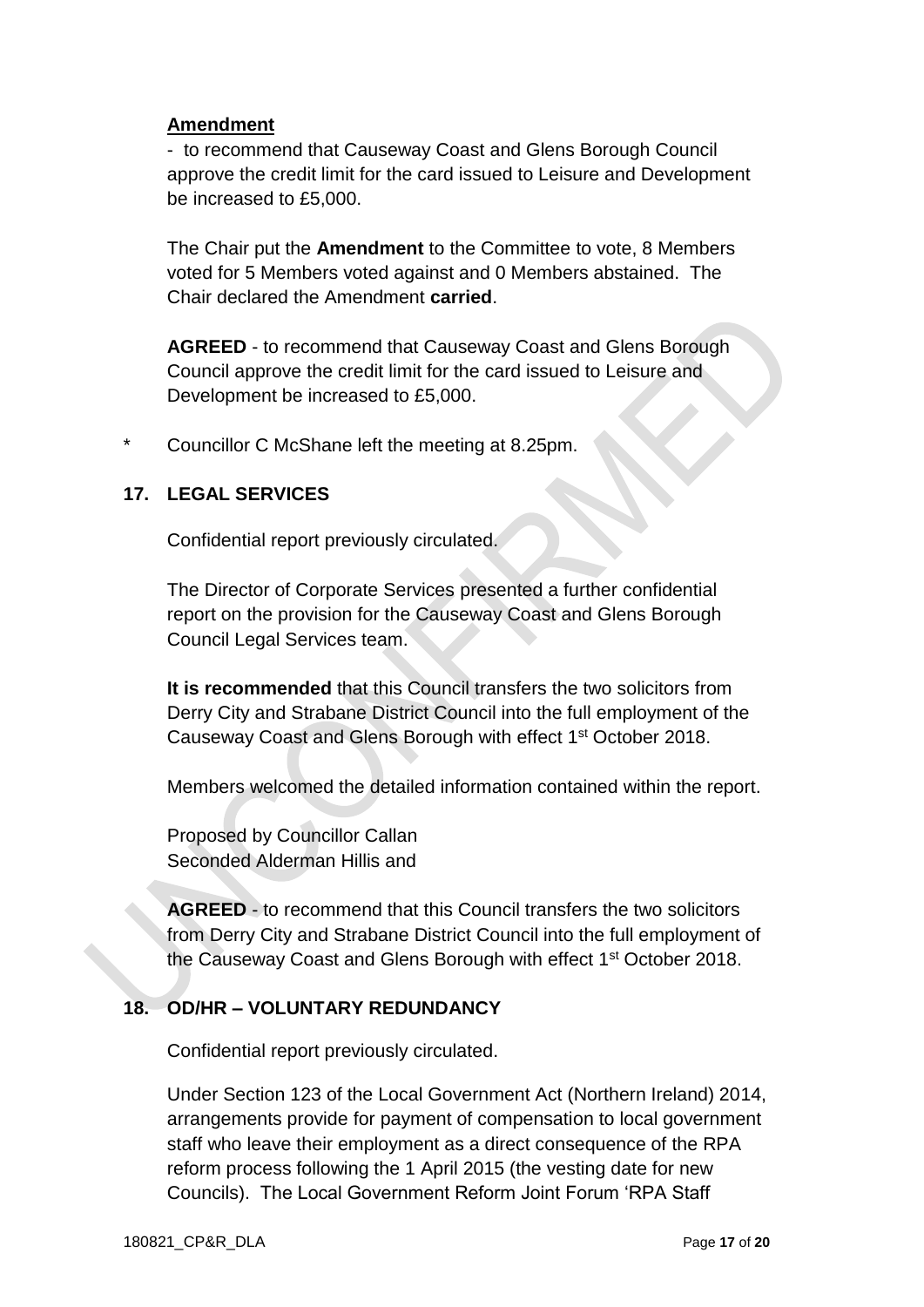Severance Scheme for Local Government' (the severance scheme) sets out the detail of how this compensation should be paid. The 'severance scheme' is underpinned by The Local Government Reorganisation (Compensation for Loss of Employment) Regulations (Northern Ireland) 2015. The 'severance scheme' was adopted at the Shadow Council meeting on Thursday 23 October 2014.

One application for Voluntary Severance has been received from the Causeway Coast and Glens Borough Council from within the Operations Department.

**It is recommended** that Council give approval to proceed with this application for Severance received from the officer as outlined in the report.

**AGREED -** to recommend that Council give approval to proceed with the application for Severance received from the Officer as outlined in the report.

### **19. OD/HR – REDUNDANCY**

Confidential report previously circulated.

At the Leisure & Development Committee Meeting of 14 August 2018, the Head of Sport & Wellbeing, took a report recommending the progression of a redundancy request from the Playgroup Leader in Ballysally Community Centre (previously circulated).

The report set out background information and current position leading up to the request.

**It is recommended** that Council give approval to proceed with this redundancy arrangement.

**AGREED** - to recommend that Council give approval to proceed with this redundancy arrangement.

### **20. DEBT MANAGEMENT**

Confidential information report previously circulated.

Council implemented a revised Debt Management Policy in February 2017.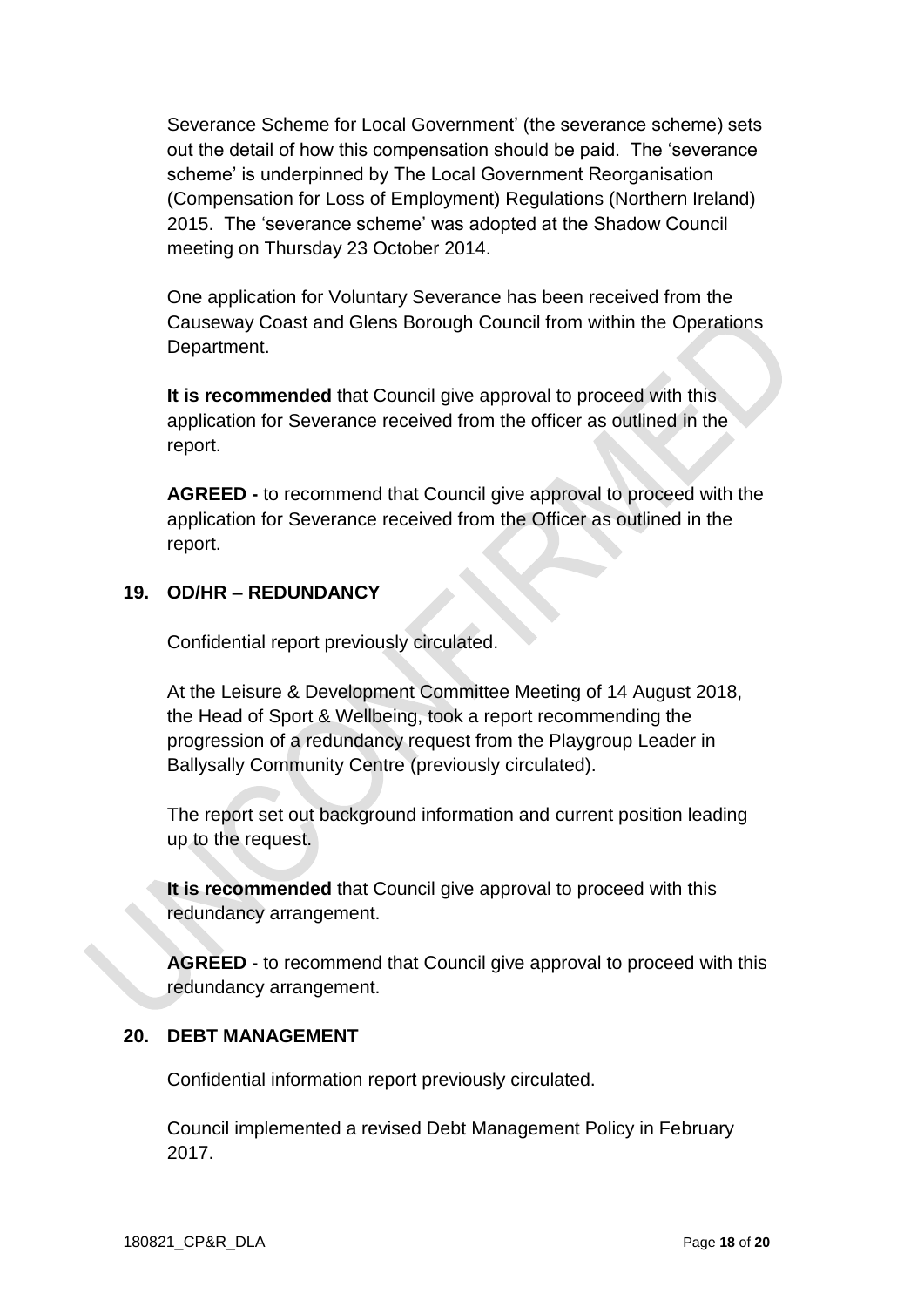Since the implementation of the new Debt Management Policy finance staff have applied the workings of that policy to Council's debt. As a result there are three outcomes:

- 1 Debt is recovered
- 2 Legal proceedings commenced
- 3 Debt written off

This report sets out an update on several debts.

A number of legal actions notices have been issued to some individuals/organisations with updated status as shown in the report (cases previously reported as complete have been removed from this schedule).

In accordance with Council's Debt Management Policy the Chief Finance Officer is required to seek Council approval in order to write off any debts in excess of £1,000. There are no such debts for recommendation this month.

The Committee noted the confidential information report.

## **21. MINUTES OF THE MEETING OF THE LAND AND PROPERTY SUB-COMMITTEE HELD WEDNESDAY 1 AUGUST 2018**

The Director of Corporate Services presented the minutes previously circulated.

**AGREED –** to recommend that Council approve the Minutes of the Land and Property Sub Committee held Wednesday 1 August 2018, as circulated and recommendations therein.

# **22. ANY OTHER RELEVANT BUSINESS (NOTIFED IN ACCORDANCE WITH STANDING ORDER 12 (O))**

Councillor McCorkell apologised for the absence of Councillor Duddy and stated that Councillor Duddy would be happy to receive a written response in relation to the items as detailed below.

Councillor Callan suggested that this be discussed at the next Efficiency Group Meeting. The Director of Corporate Services to confirm the date of the next meeting.